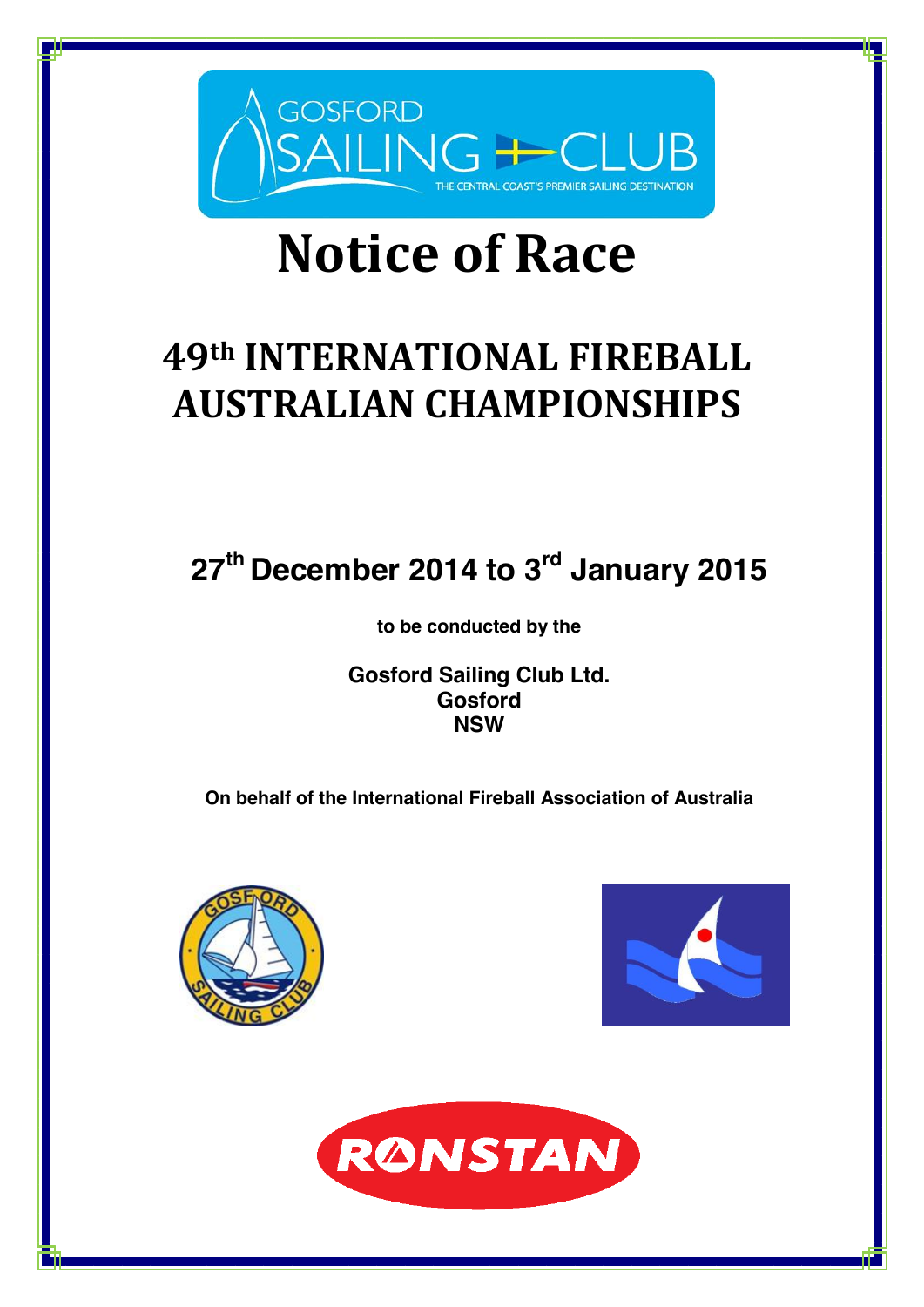The Organising Authority is the Gosford Sailing Club Ltd.

#### . **1 RULES**

- 1.1 The Championship will be governed by the rules as defined in the 2013 2016 Racing Rules of Sailing (RRS) as modified by the sailing instructions.
- 1.2 The rules of the International Fireball Association will apply, including FCR 25, propulsion.
- 1.3 The Special Regulations of Yachting Australia Part 2 shall apply.
- 1.4 The Prescriptions of Yachting Australia shall apply

#### **2 ADVERTISING**

2.1 The Organising Authority may require all participating boats to display the event sponsor's advertising in accordance with ISAF Regulation 20.4.1

#### **3 ELIGIBILITY**

- 3.1 The regatta is open to boats of the International Fireball Class and which comply with the rules of the class association.
- 3.2 Each helmsperson and crew shall be a member of a Club affiliated with their respective State or National Yachting Association.

#### **4 ENTRIES**

- 4.1 Eligible boats may enter by completing the attached entry form and sending it, together with the required fee, to:
	- 49th International Fireball Australian Championships Robert Hughes 8 Hilltop Rd **Wamberal** NSW, 2260 Payment may be made by cheque or money order or by bank transfer to International Fireball Association of NSW BSB: 112 879 Account Number: 109087058 Please reference your sail number and surname in bank transfer and email a notification of payment to rxhughes@hotmail.com. Failure to do this may result in no entry to the regatta
- 4.2 Entries shall be accompanied by entry Fee of \$370
- 4.3 Entries close at 1800 hrs 30<sup>th</sup> November 2014
- 4.5 Late entries will accepted upon payment of the late entry fee of \$450 and the provision of all documentation required under the terms of the event.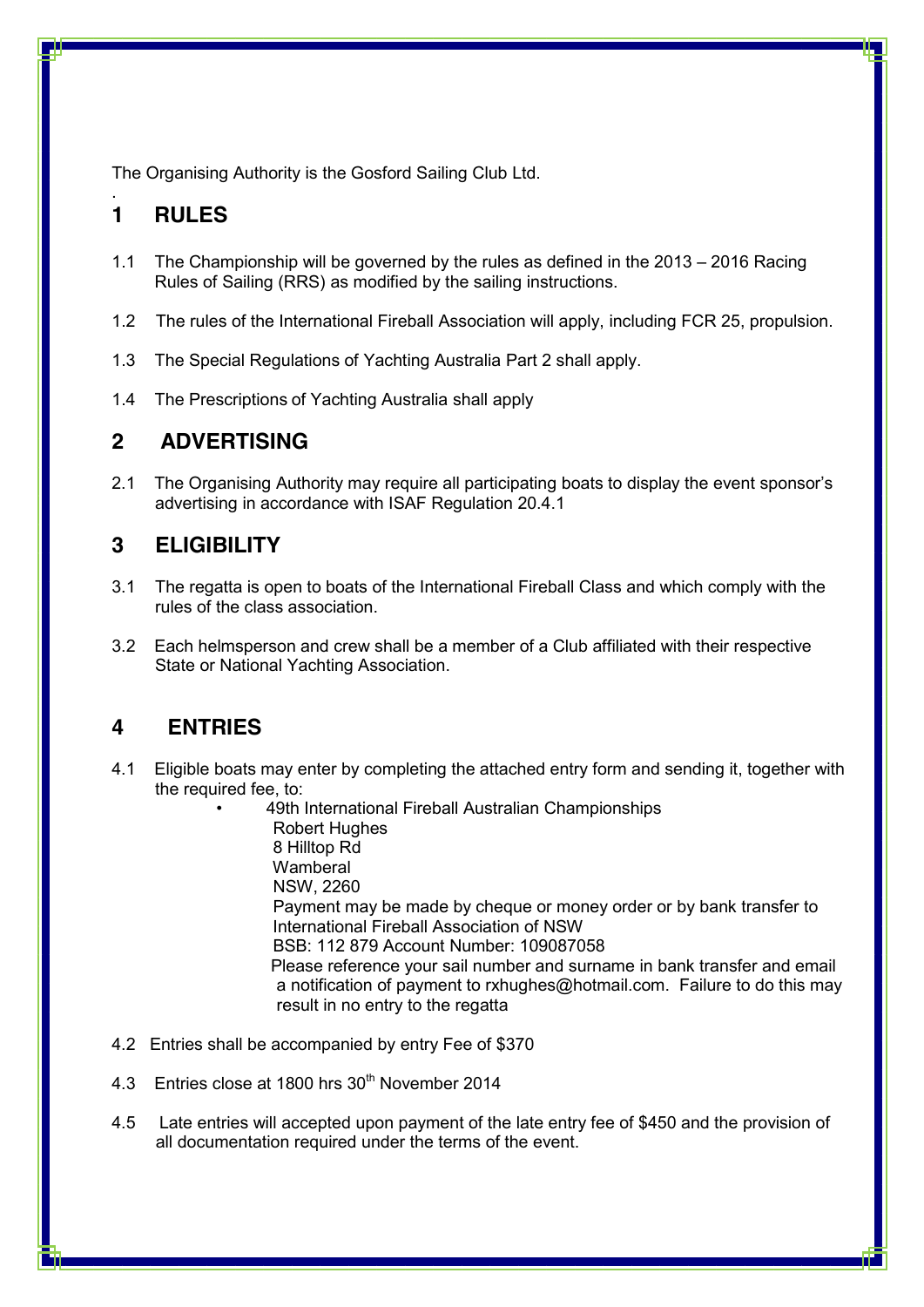### **5 SCHEDULE OF EVENTS**

5.1 The Australian Championships will consist of Ten (10) races scheduled over five (5) days of racing

| <b>Date</b>               | Day              | <b>Time</b>              | <b>Event</b>                 |
|---------------------------|------------------|--------------------------|------------------------------|
| 27 <sup>th</sup> December | Saturday         | $0900 - 1100$            | Registration                 |
| 2014                      |                  | 1000 - 1230              | Measurement & Inspection     |
| 28 <sup>th</sup> December | Sunday           | 1230                     | Practice race Briefing       |
| 2014                      |                  | 1355                     | Practice race warning signal |
|                           |                  | ASAP after racing        | <b>Welcome BBQ</b>           |
| 29 <sup>th</sup> December | Monday           | 1230                     | Competitors meeting          |
| 2014                      |                  | 1355                     | Race 1 warning Signal        |
|                           |                  |                          | Race 2 ASAP after race 1     |
| 30 <sup>th</sup> December | Tuesday          | 1325                     | Race 3 warning Signal        |
| 2014                      |                  |                          | Race 4 ASAP after race 3     |
| 31 <sup>th</sup> December | Wednesday        | 1355                     | Race 5 warning Signal        |
| 2014                      |                  |                          | Race 6 ASAP after race 5     |
|                           |                  |                          | NYE Party @ GSC              |
| 1stJanuary                | <b>New Years</b> |                          | <b>LAY DAY</b>               |
|                           | Day              |                          |                              |
|                           | Friday           | 1355                     | Race 7 warning Signal        |
| $2nd$ January             |                  |                          | Race 8 ASAP after race 7     |
|                           | Saturday         | 1155                     | Race 9 warning Signal        |
| 3rd January               |                  |                          | Race 10 ASAP after race 9    |
|                           |                  | 1615                     | Last Warning Signal          |
|                           |                  | <b>ASAP After Racing</b> | <b>Presentation dinner</b>   |

5.2 The events are scheduled for:

- 5.3 The Race Committee may alter the schedule and number of races sailed at any time but will only advance the Championship by not more than one (1) race per day
- 5.4 No warning signal will be made after 1615hrs on Saturday <sup>3rd</sup> January.

#### **6 REGISTRATION AND MEASUREMENT**

- 6.1 Eligible boats shall register with the Organising Authority at the GSC.
- 6.2 Each boat shall produce a valid measurement certificate. In addition selected measurements may be taken at the discretion of the organising authority.

#### **7 SAILING INSTRUCTIONS**

7.1 The sailing instructions will be available after 0900 on 27 December 2014 at The Gosford Sailing Club.

#### **8 RACING AREA**

8.1 The races will be conducted on Brisbane Waters off Gosford Sailing Club. Competitors are advised that the water north of the cardinal mark at Point Frederick is extremely shallow see map in appendix A.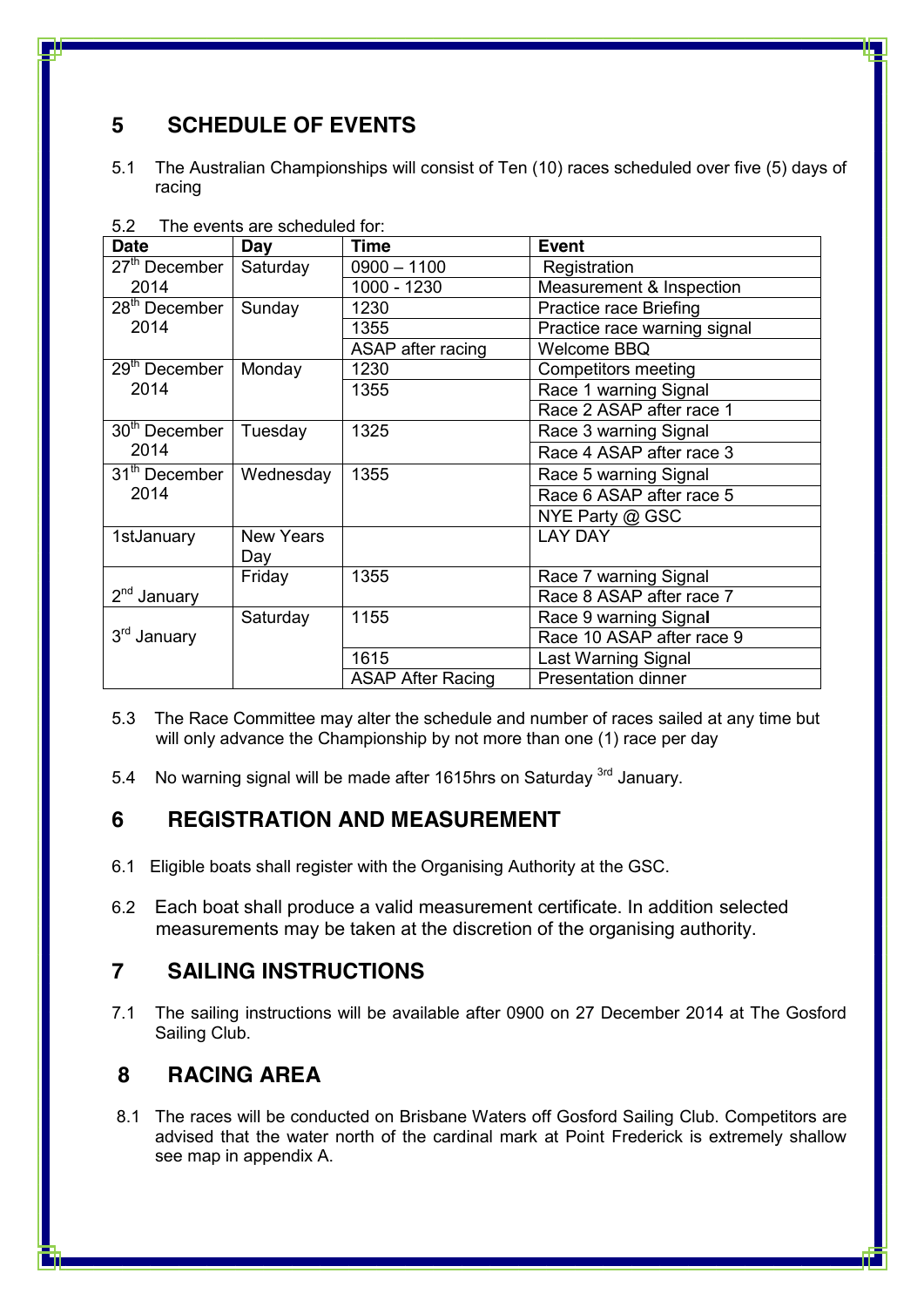#### **9 COURSES**

9.1 The courses to be sailed will be triangular courses with windward and return legs. The courses to be sailed will be described in the sailing instructions.

#### **10 PENALTY SYSTEM**

10.1 The penalty for breaking a rule of part 2 shall be a One Turn Penalty except that for infringements within the Zone, as defined in the RRS, shall be a Two Turns Penalty. This changes RRS 44.1.

#### **11 SCORING**

- 11.1 The Low points score system as described in appendix A, A4.1 RRS 2013 -2016
- 11.2 Ten (10) races are scheduled of which Four (4) completed races are required to constitute the Championship.
- 11.3 If Five (5) races or less are sailed and completed, then a boat's series score will be the total of her race scores.
- 11.4 When Six (6), Seven (7), or Eight (8) races are sailed and completed then a boat's series score will be the total of her race scores excluding her worst score. This amends RRS Appendix A2.
- 11.5 When Nine (9) or more races are sailed and completed then a boats series score will be the total of her race scores excluding her two (2) worst scores. This amends RRS Appendix A2.

### **12 PROTEST COMMITTEE**

12.1 The Championship shall have a Protest committee which will be appointed by the Organising Authority

### **13 SUPPORT BOATS**

- 13.1. Team leaders, coaches, other support personnel and support boats shall stay outside areas where boats are racing from the time of the first warning signal of the day until racing has been concluded for the day. Specific coach and support boat instructions will be stated in the Sailing Instructions.
- 13.2. Support boats must be registered with the Organising Authority and shall be marked with identifying numeral flags issued by the Organising Authority.
- 13.3 Competitors shall have no communication with, and boats shall not be tied to, coach or support boats from the first Warning Signal (or any other time the Organising Authority considers appropriate) of the day until racing has been concluded for the day. Between races, coach and support boats shall not approach, communicate with or transfer provisions or equipment to or from their supported boats unless in a medical emergency threatening the health of the crew or an emergency threating the flotation of the boat.

#### **14 OFFICIAL BOATS**

14.1 Official Boats shall display the Gosford Sailing Burgee.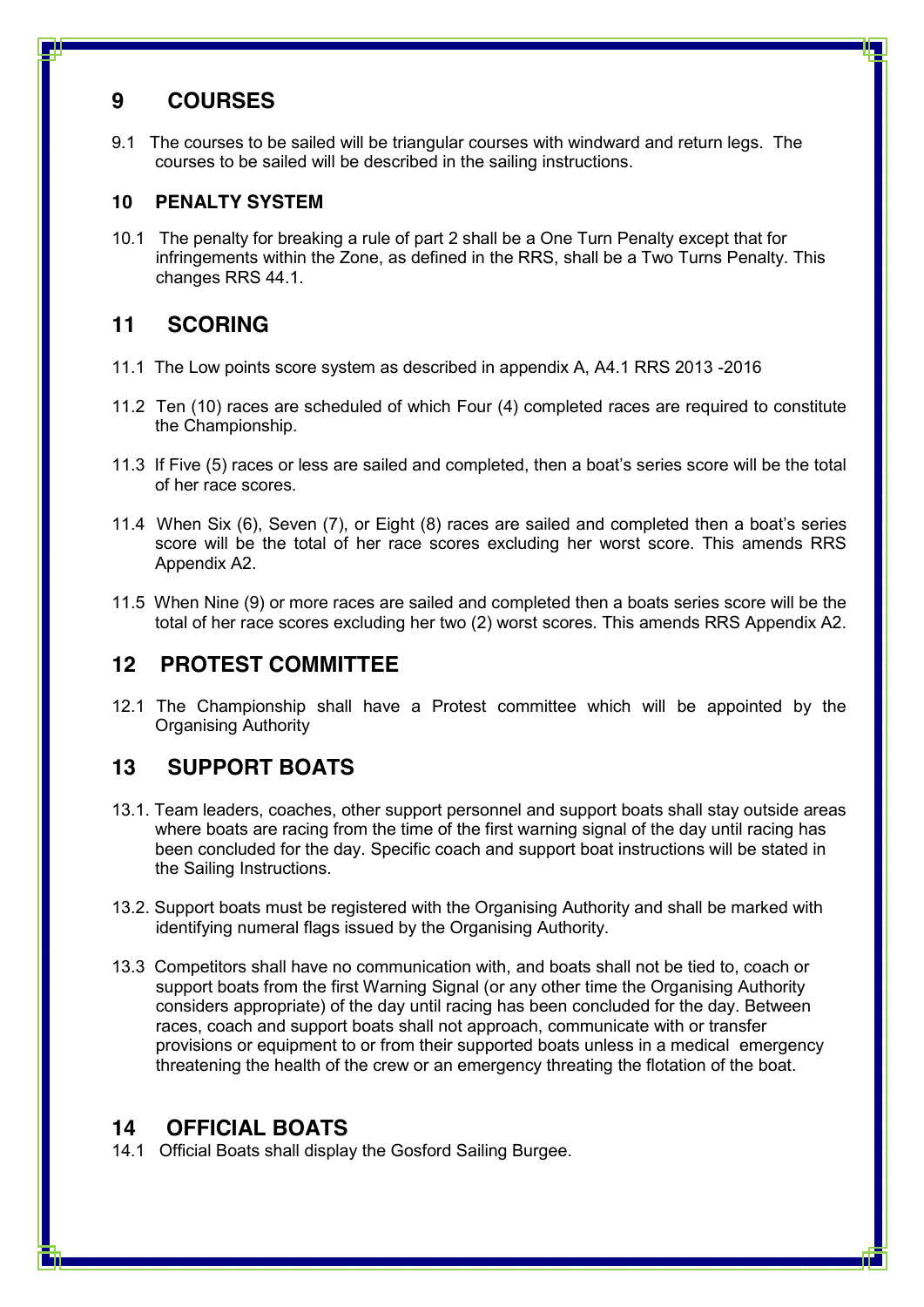#### **15 ELECTRONIC COMMUNICATIONS**

15.1 The use by competitors of mobile/cell phones or any device capable of sending and/or receiving external electronic communication and/or connecting to the internet is prohibited after the first Warning Signal (or any other time considered appropriate by the Organising Authority) on each race day until the boat has completed its days racing, except as provided in clause 15.1 or in an emergency threatening the safety of any member of the crew or the flotation of the boat.

#### **16 ENTRY DISCLAIMER AND RISK WARNING**

- 16.1 It is the competitor's decision to enter the Event or to start and continue in any race. Competitors shall accept that their participation in the Event is at their exclusive risk in every respect. By way of entry in the Event competitors must indemnify the Organising Authority their officers, members, staff and agents in respect to all claims and demands of whatever nature which may be made upon them in connection with or howsoever arising from their participation or intended participation in the Event.
- 16.2 This RISK WARNING is issued jointly by Gosford Sailing Club and NSW Maritime, pursuant to the Civil Liability Act 2002 to all persons wishing to participate in the sailing activities conducted by Gosford Sailing Club.
- Participants are warned that, regardless of the precautions, which might be taken by reasonable and experienced persons, sailing can be a dangerous pursuit and participants are exposed to significant risk of property damage, physical harm and possibly death.

As an indication, these risks may include, but are not limited to:

- The extremes of weather and sea conditions.
- The potential that control of vessels may be lost, resulting in collision with objects and other vessels.
- The sudden movement of the vessel at any time and the possibility that participants may fall or be thrown overboard, resulting in drowning.
- The possibility that participants may be injured by equipment on the vessel.
- The absence of immediate medical care and the likelihood that significant delays may occur before medical care is available.
- Exposure to the elements for extended periods.
- Gosford Sailing Club and NSW Maritime also warn participants that regardless of their best intentions, they may be unable to render assistance to participants who are in distress. Participants are warned to consider the above risks and all other risks before deciding to participate in any sailing event with Gosford Sailing Club.
- Participants are also advised that although Gosford Sailing Club is covered by third party liability insurance, this cover DOES NOT extend to participants. Any participant who considers they have a need for insurance must make their own private arrangements with an insurer. Membership of a sailing club affiliated with Yachting NSW entitles you to personal accident insurance cover.

#### **17 INSURANCE**

17.1. All yachts competing in the Regatta are required to carry current Third Party Personal and Property Liability Insurance cover of a minimum recommended Aud \$5,000,000 or equivalent thereof in any other currency for any one accident.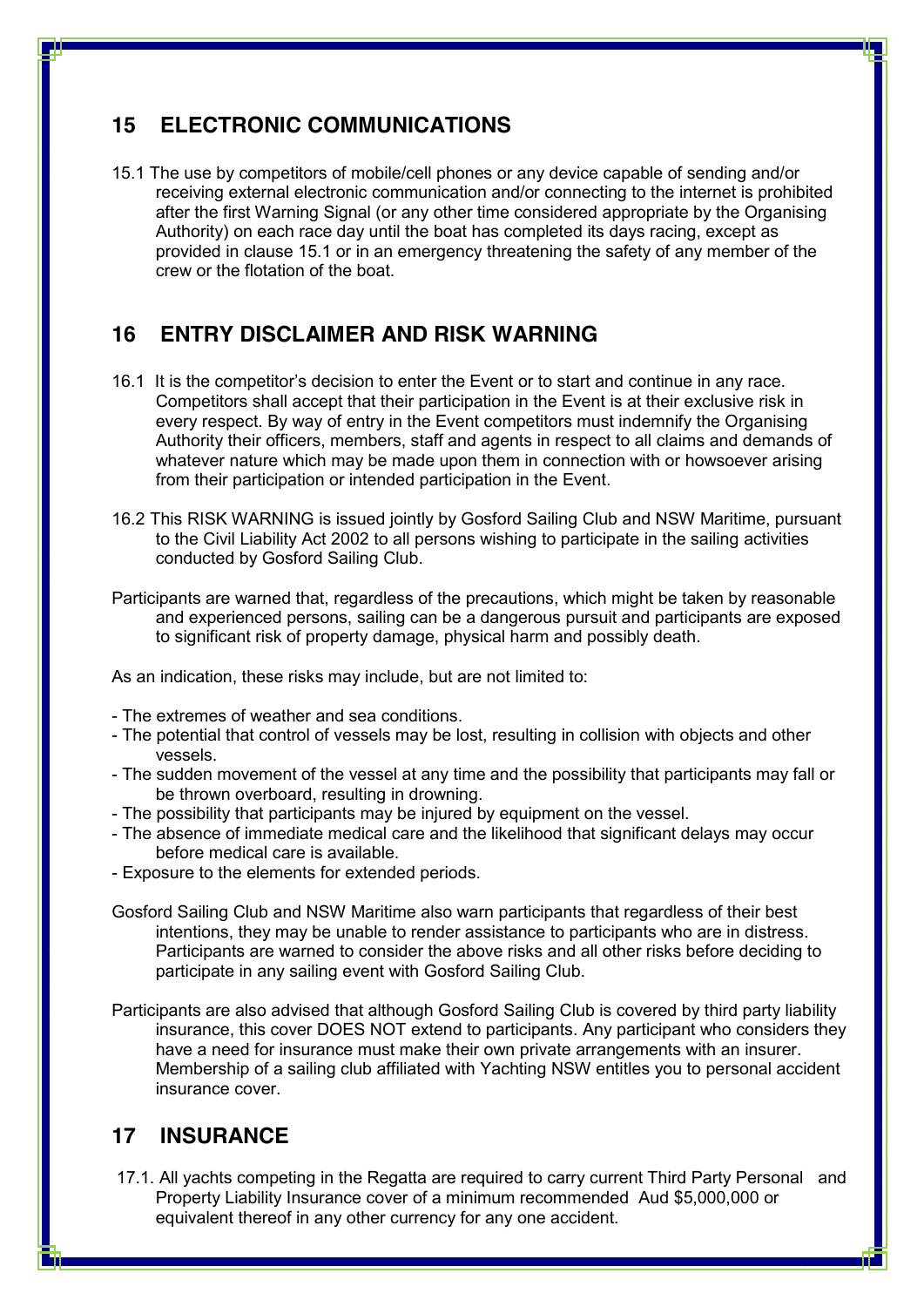- 17.2. All owners/competitors who sign the Entry Form are deemed to have made a declaration that they hold such cover. Competitors must produce evidence of such insurance at registration.
- 17.3. Each Skipper and/or co-skipper is liable for any third party property and personal injury claims.

#### **18 PRIZES**

18.1 Prizes will be given as follows: Australian Championship Perpetual Trophy First Place Overall South Australian Perpetual Trophy First Place Heat 1 Capita Perpetual Trophy First Place Heat 2 Bruce Kier Perpetual Trophy First Place Heat 3 Capita Perpetual Trophy First Place Heat 4 Marlboro Perpetual Trophy First Place Heat 5 Capita Perpetual Trophy First Place Heat 6 Commonwealth Bank Perpetual Trophy First Place Heat 7 Alf James Perpetual Trophy First Place Heat 8 IFAV Perpetual Trophy **First Place Heat 9** Tillett Perpetual Trophy First Place Heat 10 Bombay Bowl Perpetual Trophy Best Placed Helm

 under 21 at 28 December 2014 Ancient Mariner **Best Placed Helm** over 50 at 28 January 2014

Brian Inns Perpetual Trophy First Place on Handicap

The minimum age for the Ancient Mariner prize may be lowered as necessary until at least 5 competing helmspersons are eligible or until the age limit reaches 40 years.

#### **19 MARINA BERTHS AND TRAILER PARKING**

- 19.1 The Gosford Sailing Club will provide berths without charge to all competitors and support boats.
- 19.2 For Marina berthing outside the Regatta dates please contact the GSC Marina Manager Peter Walsh for bookings
- 19.4 Trailers maybe stored at the Southern end of the Park at the GSC

#### **20 MEDIA**

20.1 By lodging an entry, all competitors, including owners, gives absolute right and permission for any photographs and/or video footage of their boat and crew to be published in any media stream for any editorial, publicity or advertising purposes.

#### **21 FURTHER INFORMATION**

For further information, please contact: GSC Sailing Manager Peter Walsh on 0448 257 216 GSC Robert Hughes Regatta Chairman on 0409498491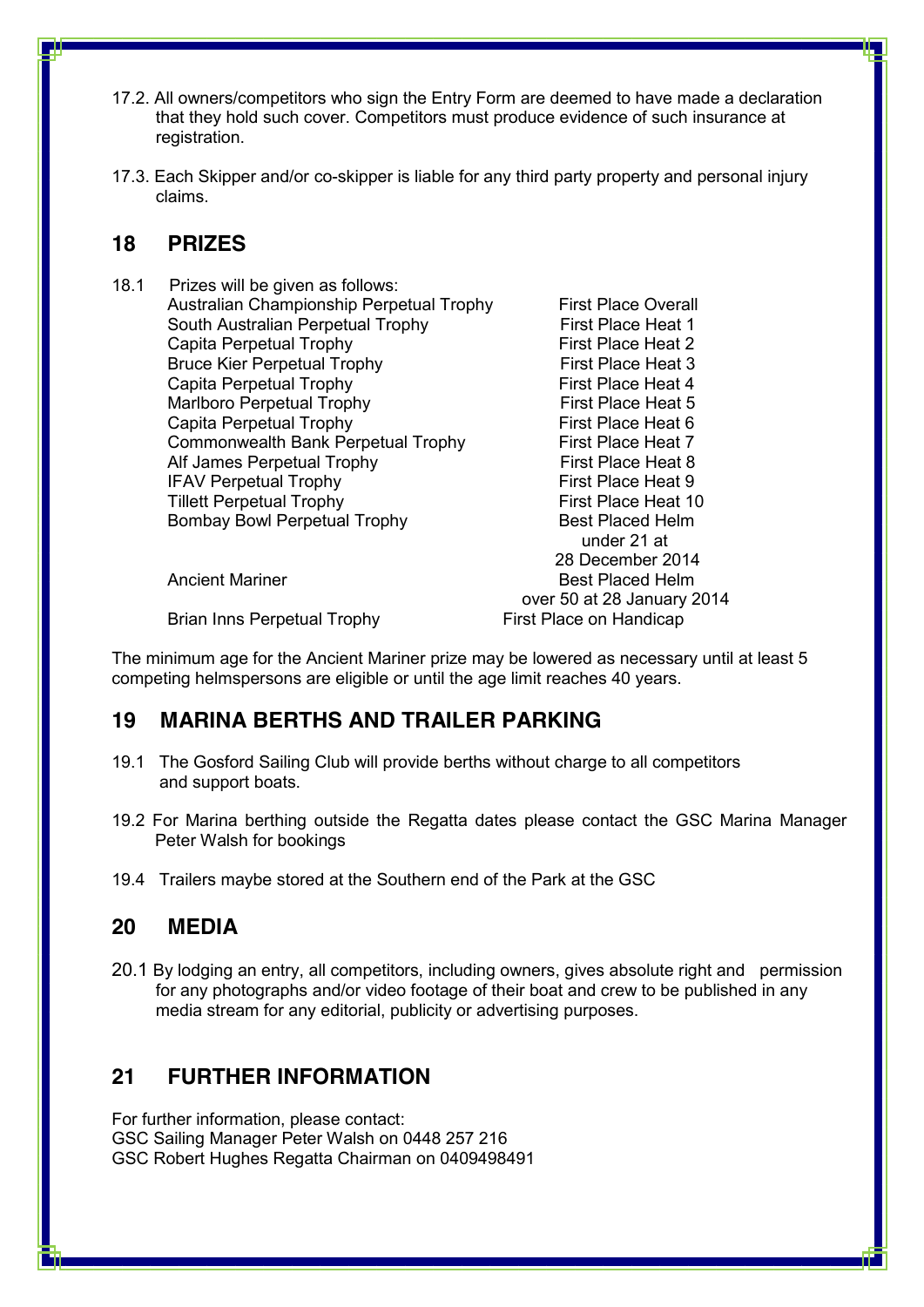**Appendix A**

# **OTHER REGATTA INFOMATION**

## For the

# **49th INTERNATIONAL FIREBALL AUSTRALIAN CHAMPIONSHIPS**

# **27th December 2014 to 3rd January 2015**